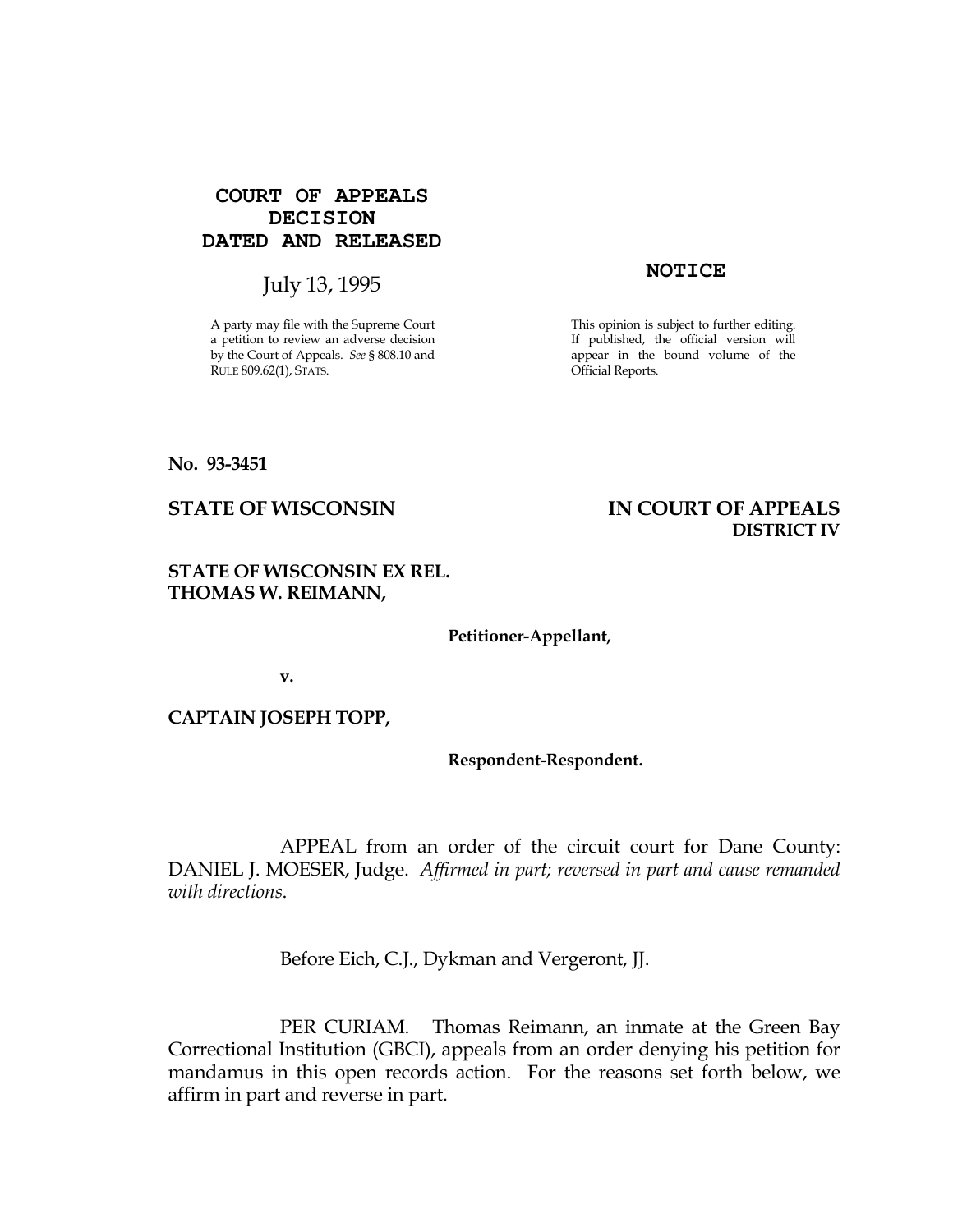#### BACKGROUND

 In November 1992, Reimann received a telephone call at GBCI from an old "crime partner" named Marc Fenne, then in custody in the Dane County Jail. According to police, the two discussed details of a plan for Reimann's escape from custody. According to Reimann, the discussion was confined to "small talk" and other miscellaneous matters.1 It is undisputed, however, that Fenne called Reimann on behalf of the Dane County Sheriff Department (DCSD).

 In January and February 1993, Reimann made three open records requests to the DCSD, seeking all investigative reports and other records related to Fenne's call. After receiving two of the requests, DCSD Detective Bongiovani contacted both the Brown County Sheriff Department and GBCI security personnel, asking whether either was interested in pursuing an investigation into the phone discussion between Reimann and Fenne. In a supplemental report prepared on February 3, 1993, Bongiovani stated that "if [GBCI] was not interested in pursuing an investigation, we would be forced to send Tom Reiman [sic] the reports." GBCI responded by requesting the reports, which DCSD sent. The Brown County Sheriff Department declined the invitation to investigate.

 By letter dated February 12, 1993, DCSD formally denied Reimann's request on the grounds that (1) DCSD no longer had the records; and (2) the investigation at GBCI was ongoing and involved security concerns. Reimann attempted to obtain the records from GBCI, which referred him to DCSD. Further attempts to obtain the records from DCSD were unavailing. Quoting the language of Bongiovani's February 3 report ("we would be forced"), Reimann argues DCSD wrongly forwarded the records to GBCI on the pretext of a GBCI investigation, and that the trial court erred when it failed to require that DCSD comply with his open records request.

#### OPEN RECORDS REQUEST

 $\overline{a}$ 

<sup>1</sup> Reimann obtained a transcript of the telephone conversation as the result of a separate proceeding. However, the transcript is not part of the record of this appeal.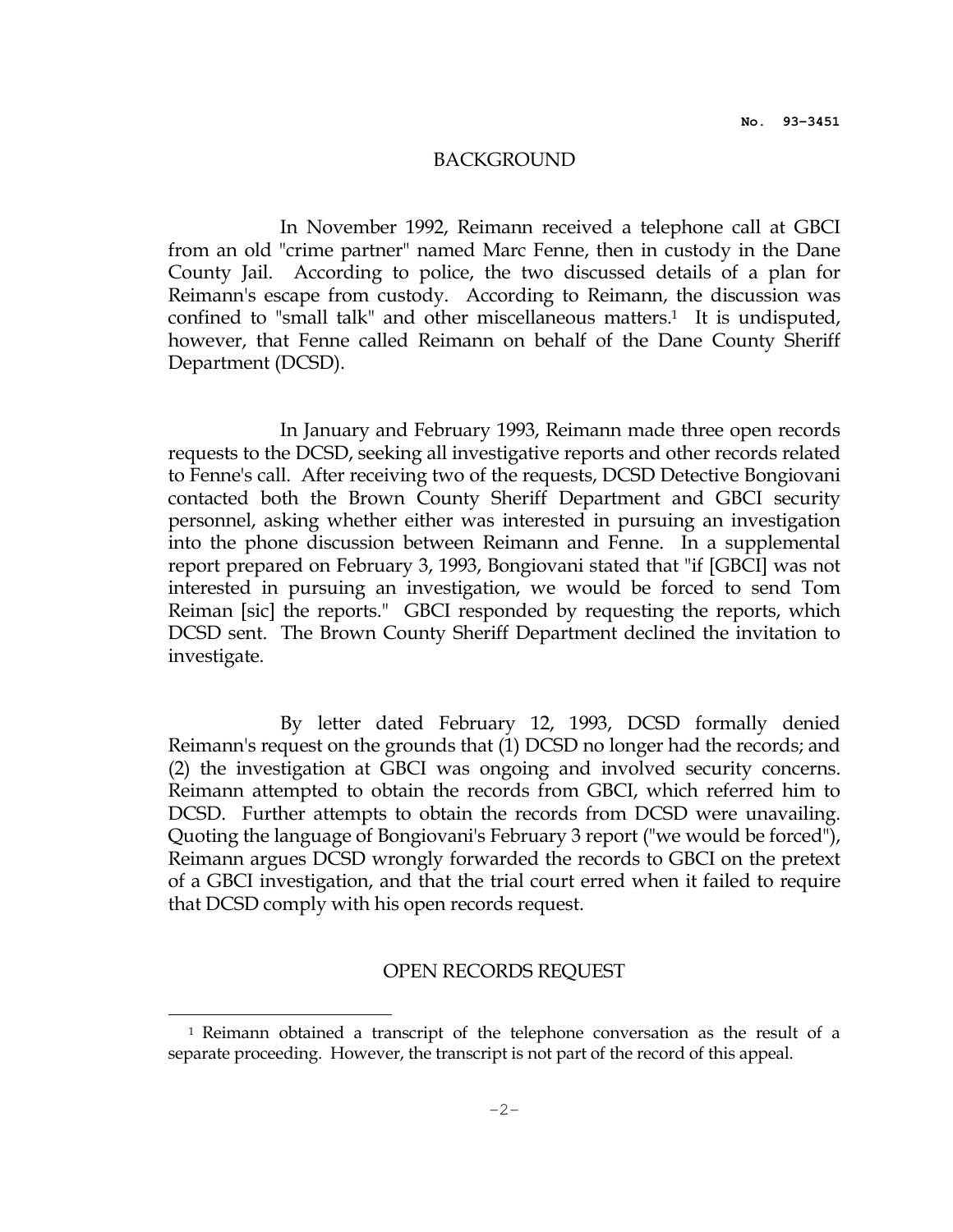The open records law exempts from disclosure records "collected or maintained" that implicate "the security of any state correctional institution." Section 19.35(1)(am) and (2)(c), STATS. The only legally relevant question in applying this exemption is whether the records sought to be disclosed implicate security concerns. Thus, the fact that Bongiovani solicited GBCI's investigation is irrelevant. We reject Reimann's invitation to construe the exemption in light of Bongiovani's intent. Unlike a criminal statute where "intent" is relevant to whether a crime has been committed, nothing in the text of the exemption indicates that intent is relevant to whether the security exemption pertains to particular information.<sup>2</sup>

 Reimann argues that the trial court erred in failing to sua sponte review the records in camera. In support, he cites *State ex rel. Youmans v.* Owens, 28 Wis.2d 672, 137 N.W.2d 470 (1965), modified on other grounds, 28 Wis.2d 672, 139 N.W.2d 241 (1966), and *State ex rel. Morke v. Donnelly*, 155 Wis.2d 521, 455 N.W.2d 893 (1990). The cases do not control here.

Youmans stands for the proposition that where a custodian cites an exemption to the openness requirement and denies an open records request, the circuit court shall conduct an *in camera* inspection to determine whether the requested records meet the standards of the cited exemption. See Youmans, 28 Wis.2d at 682, 137 N.W.2d at 475. Morke stands for the proposition that where the records custodian cites an exemption to the openness requirement and the contents of the records are necessarily unknowable by the trial court, an *in* camera inspection is required. See Morke, 155 Wis.2d at 533, 455 N.W.2d at 898. Together, the two cases stand for the proposition that in camera inspection is required in an open records case where the trial court cannot otherwise determine whether the records requested fall under the exemption claimed for it by the records custodian because the contents of the records are unknowable without inspection.

 $\overline{a}$ 

<sup>2</sup> Further, Reimann's interpretation of DCSD's motives rest on surmise. While Reimann seeks to impute an improper cover-up to Bongiovani's warning, that warning (that DCSD might be "forced to" disclose the records) is also consistent with a lawful concern to maintain the confidentiality of records concerning a security risk.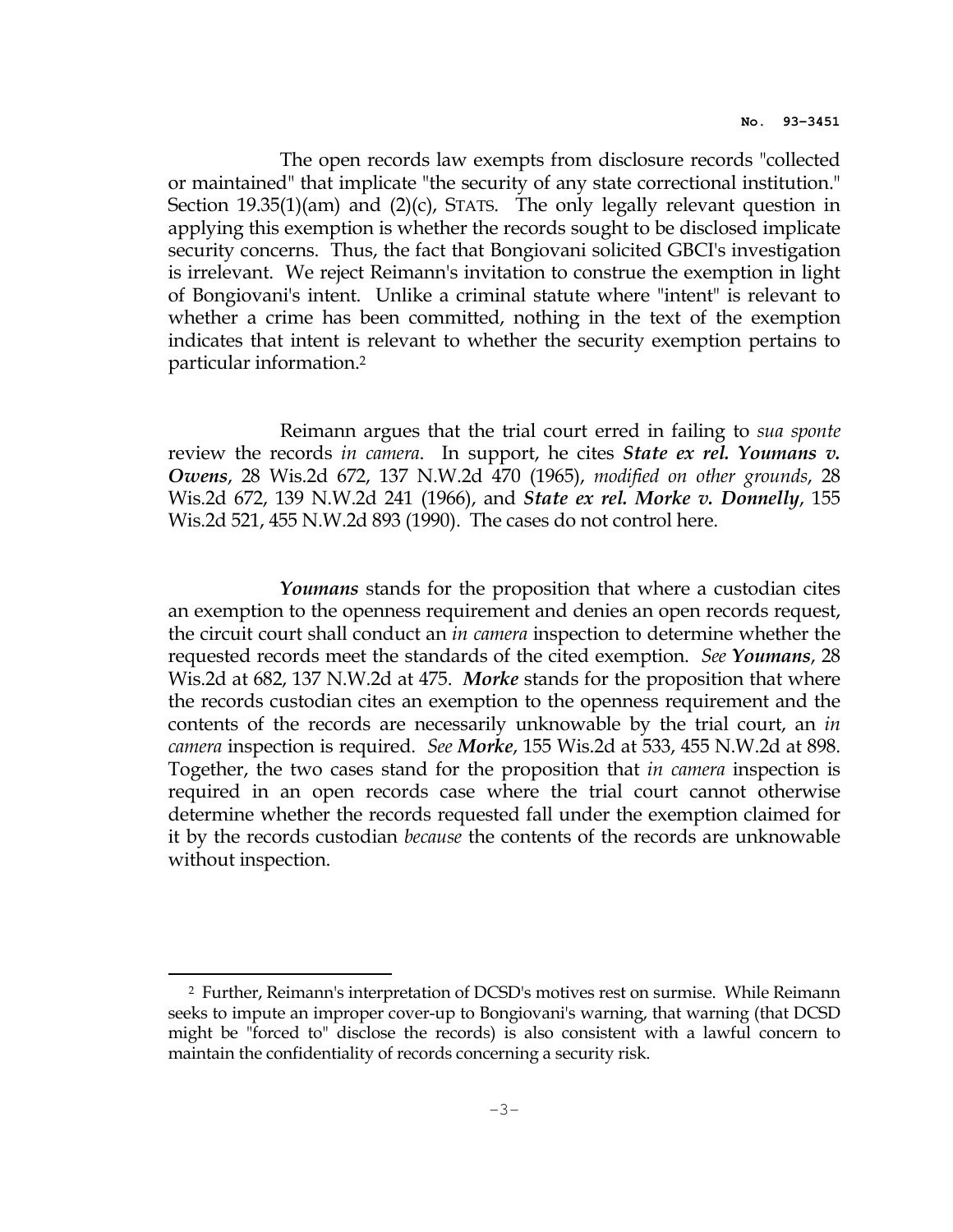As stated above, these cases do not control. Rather, the situation here is similar to that in *Newspapers, Inc. v. Breier*, 89 Wis.2d 417, 279 N.W.2d 179 (1979), where the contents of the records sought were knowable without *in* camera inspection. Stated otherwise, the trial court (and the supreme court) could determine whether the requested records fell under an exemption created to protect the personal reputation of persons arrested by the police without in *camera* inspection. Thus, *Newspapers* stands for the proposition that where the contents of the requested records are knowable without in camera inspection, lack of in camera inspection is not error. See Newspapers, 89 Wis.2d at 430, 279 N.W.2d at 185; see also State ex rel. Morke v. Donnelly, 155 Wis.2d at 532, 455 N.W.2d at 898 (in camera inspection not necessary where contents of records are knowable without inspection).

 In this case, Reimann requested records concerning a phone call made to him by Fenne. As in *Newspapers*, the contents of these records are knowable without in camera inspection. Indeed, the trial court relied upon the knowable nature of the records in making its decision.

## **FEES**

 The circuit court entered an order deducting twenty-five dollars from Reimann's inmate account for court fees. Reimann argues that the trial court erred because the order had the effect of deducting the amount from his future earnings, rather than restricting the amount to that currently in his inmate account. We agree that the trial court erred, and reverse on this issue.

### Section 814.29(3)(b), STATS., provides:

If the affiant is a prisoner ... a request for leave to commence or defend an action, proceeding, writ of error or appeal without being required to pay fees or costs or to give security for costs constitutes consent ... [that if] judgment is in favor of the opposing party ... [the prisoner] consent[s] for the court to order the institution to deduct the unpaid fees and costs ... from